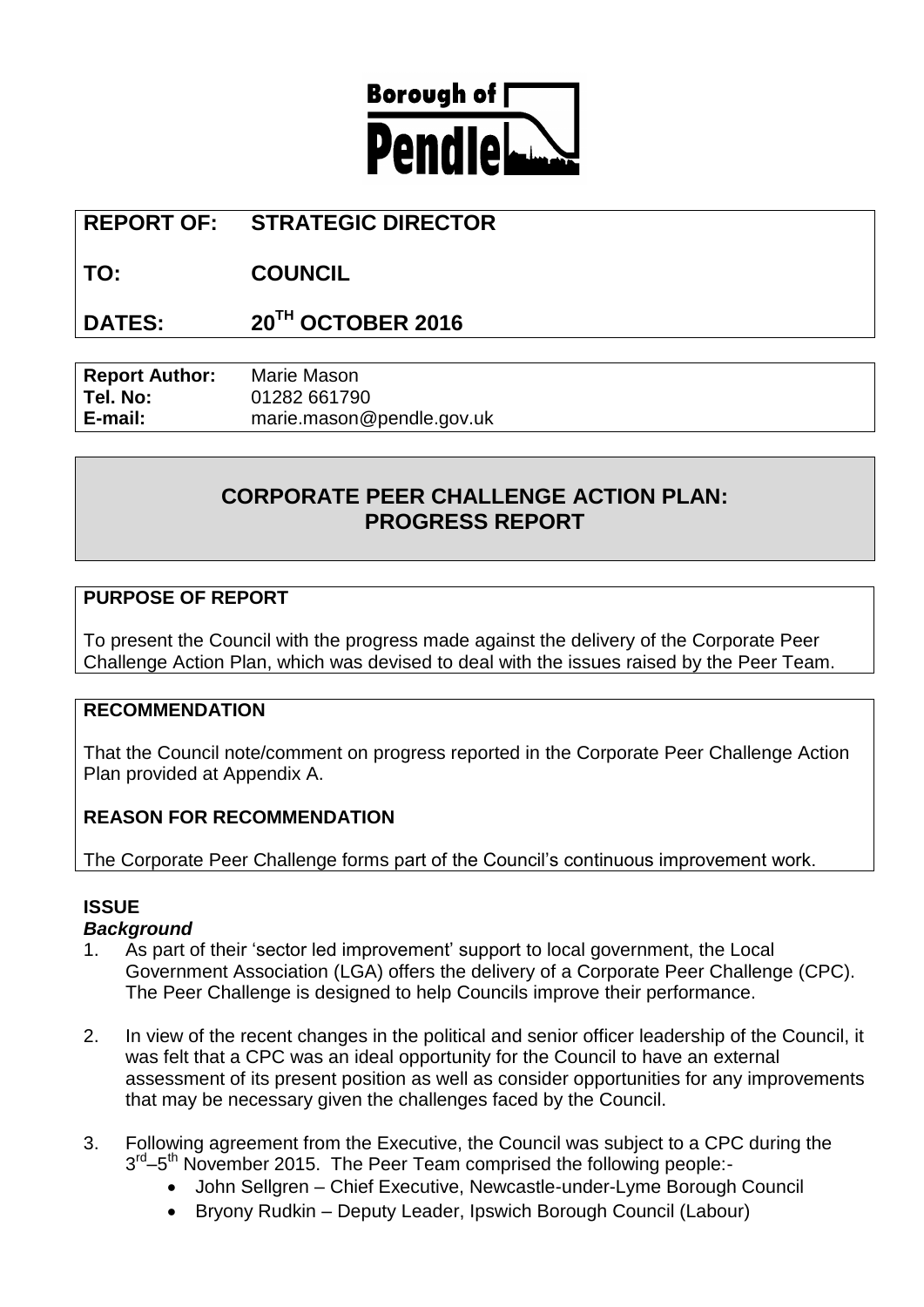- Keith House Leader, Eastleigh Borough Council (Liberal Democrat)
- Tom FitzPatrick Leader, North Norfolk District Council (Conservative)
- Vic Allison Deputy Managing Director, Wychavon District Council
- Ami Beeton Programme Manager, LGA
- 4. The Peer Team provided their initial findings in the form of a presentation on the  $5<sup>th</sup>$ November 2015 which concluded the review on site. Following this the Peer Team provided a more detailed report setting out their findings and recommendations.

## *Current Position*

- 5. This detailed report was presented to Council at their  $17<sup>th</sup>$  December 2015 meeting. It was agreed that a cross-party task and finish group of 6 Councillors (2 from each Group) be established. In setting up the group the Council recognised that the roles of Members and of political groups are pivotal in addressing the issues highlighted by the Peer Team and taking its recommendations forward. Support will be provided primarily by the Strategic Director and the Corporate Director.
- 6. The Task & Finish Group met on the  $12<sup>th</sup>$  February 2016. They were asked to consider the findings and recommendations in the Peer Team report and to develop an Action Plan to address the issues highlighted and to report on this to the Council.
- 7. A draft Action Plan was prepared as a guide to form the basis of discussions at the meeting. The overarching key recommendations were set out at the beginning of the action plan. Required actions were then suggested in response to the more detailed issues and opportunities identified in the Peer Team report.
- 8. The proposed Action Plan, as agreed by the Group Leaders, was endorsed by the Council at their meeting on 23<sup>rd</sup> March. It was also agreed that the Executive would take it forward with 6 monthly progress reports to Council.
- 9. A progress report was presented to the Executive at their meeting on the 22<sup>nd</sup> September 2016.
- 10. In the meantime, further progress has been made on the action plan and so Appendix A has been updated accordingly for your attention.
- 11. Representatives of the original Peer Team are due to revisit Pendle on the 25<sup>th</sup> November 2016. During this visit they will review the action plan developed from the findings and recommendations in their detailed report and the progress made to date in addressing these.

### **IMPLICATIONS**

### **Policy**

There are no policy implications arising from the contents of this report.

### **Financial**

The Council is currently a subscriber to the LGA. The Corporate Peer Challenge is provided by the LGA at no additional cost to the Council.

# **Legal**

There are no legal implications arising from this report.